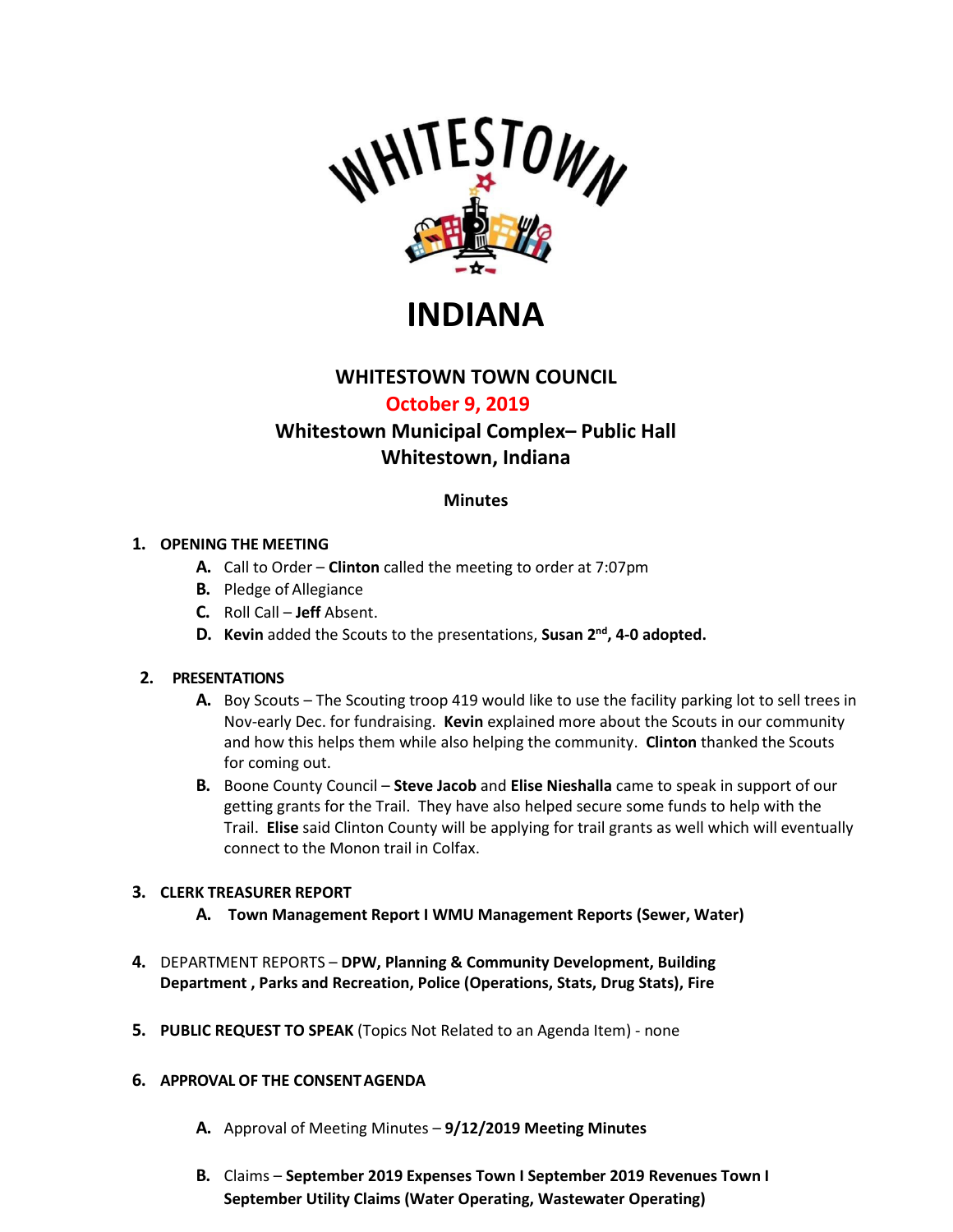- **C.** Consider an Expenditure Exceeding \$5000; NTE: \$64,750 (Fire Department Equipment)
- **D.** Consider a Resolution Concerning Easements for Legacy Core Lift Station Project **(Resolution 2019-29)**
- **E.** Approval for Boy & Girl Scouts to use the Municipal Complex parking lot to sell Christmas trees from November 23rd-December 21st.
- **F.** Approval of Trick or Treat Hours (October 31<sup>st</sup> from 6-9PM) Susan m/m to adopt the **above consent agenda, Eric 2nd, 4-0 adopted.**

## **7. UNFINISHED BUSINESS**

- **A.** Consider Adoption of 2020 Budget Ordinance: Second Read & Adoption **(Ordinance2019-** 22) – Clinton did the 2<sup>nd</sup> read of the budget ordinance. Susan m/m to adopt, Eric 2<sup>nd</sup>, 4-0 **adopted.**
- **B.** Consider Adoption of Ordinance Concerning SRF Bond Regional LS: Second Read & Adoption **(Ordinance 2019-19)** – **Clinton did the 2nd read of the ordinance. Susan m/m to adopt, Eric 2nd , 4-0 adopted.**

#### **8. NEW BUSINESS**

- **A.** Consider Refunding Bond Ordinance for Water Bonds **(Ordinance 2019-23) Clinton** explained how this, and the following two bonds could be refinanced with lower interest rates saving over a half million dollars over the life of the bonds. **Susan** did the first read. Kevin m/m to suspend rules for 2<sup>nd</sup> read, Eric 2<sup>nd</sup>, 4-0 adopted. Susan did the 2<sup>nd</sup> read **and m/m to adopt, Eric 2nd, 4-0 adopted.**
- **B.** Consider Refunding Bond Ordinance for Sewer Bonds **(Ordinance 2019-24) Susan** did the first read. Susan m/m to suspend rules for a 2<sup>nd</sup> reading, Kevin 2<sup>nd</sup>, 4-0 adopted. Susan **did the 2nd read and m/m to adopt, Eric 2nd, 4-0 adopted.**
- **C.** Consider Refunding Bond Ordinance for Fire Station Bonds **(Ordinance 2019-25) Susan** did the first read. Susan m/m suspend rules for a 2<sup>nd</sup> read, Kevin 2<sup>nd</sup>, 4-0 adopted. Susan **did 2nd read and m/m to adopt, Eric 2nd, 4-0 adopted.**
- **D.** Consider Resolution concerning 3 Year Growth Appeal **(Resolution 2019-28) Susan** read the resolution and **m/m to adopt, Eric 2nd, 4-0 adopted.**
- **E.** Consider Autism Awareness Resolution **(Resolution 2019-30) Eric read the resolution and m/m to adopt, Kevin 2nd, 4-0 adopted.**
- **F.** Consider Child Abuse Prevention Resolution **(Resolution 2019-31) Eric read the resolution and m/m to adopt, Susan 2nd, 4-0 adopted.**
- **G.** Consider Foster Care Month Resolution **(Resolution 2019-32) Eric read the resolution and m/m to adopt, Kevin 2nd, 4-0 adopted.**
- **H.** Appointments to Boards & Commissions: Neighborhood Council The Harvest Park